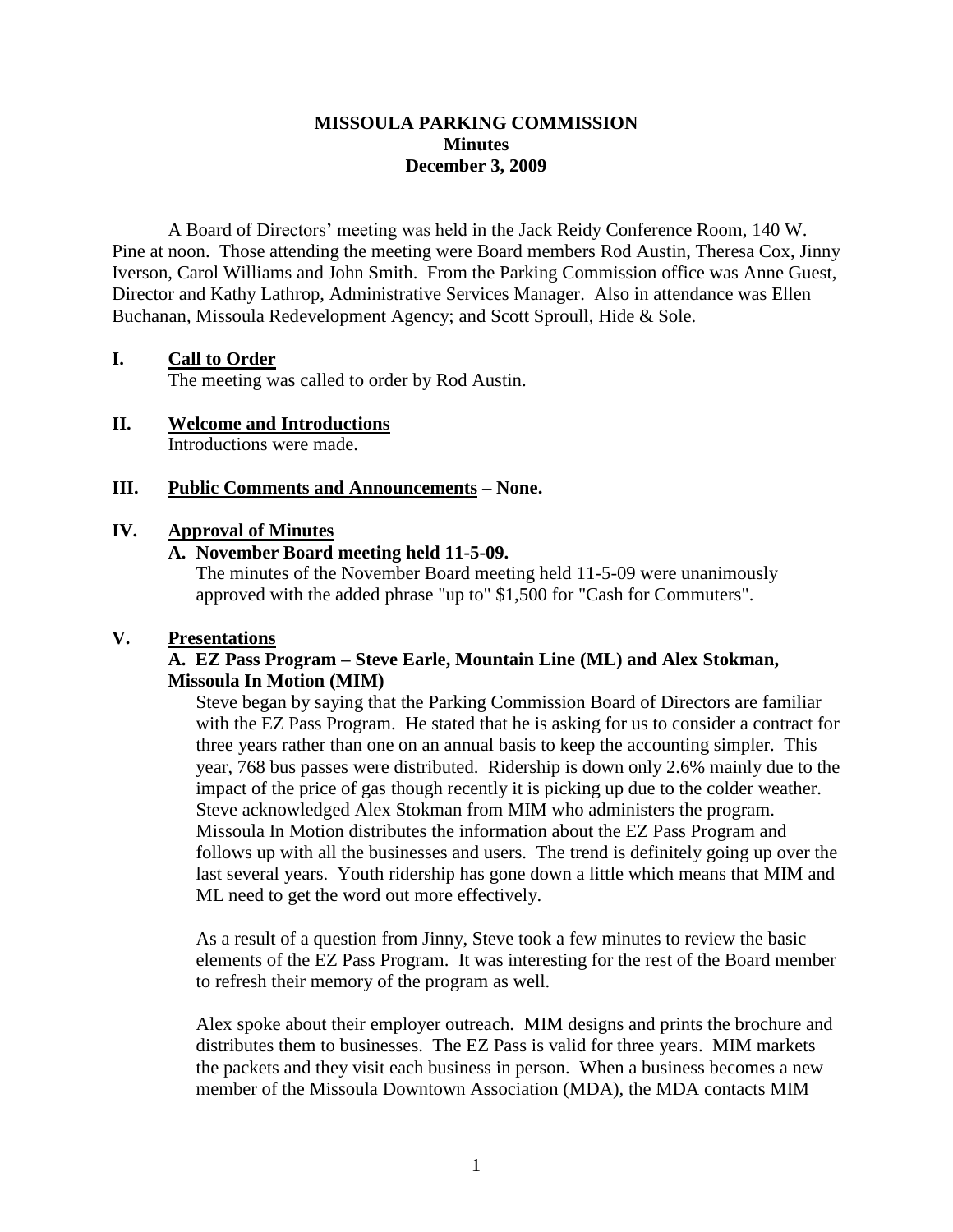and they in turn follow up with a visit including a packet about the program. Information is sent out to the public through both the MDA's monthly Downtown Dialogue and the MIM's quarterly newsletter. MIM also hosts educational breakfasts which helps get out the information. Alex and Steve then described the Guaranteed Ride Home Program paid for by MIM for EZ Pass holders to help with emergency situations. The Parking Commission has been a partner in this program since its inception. Since that time, the MDA has increased their level of funding which has been important to the Parking Commission. After a little discussion, **the Board unanimously approved to fund a three year contract including \$15,000 per year for the EZ Pass Program.** The Board acknowledged Tom Wilkins, past Parking Commission Board President, for his leadership in shaping this program.

Alex then mentioned that MIM is currently accepting nominations for the 2009 Transportation Best Practices Award and encouraged the Board to think about nominating worthy organizations for this honor. The Parking Commission was given a Honorable Mention in 2004.

# **VI. Action Items**

#### **A. EZ Pass Program Request for Funds** See minutes above.

**B. MPC On-Call Services Agreement Proposal with Dennis Burns, Kimley-Horn** Anne began by giving the background on the Parking Commission's relationship with Dennis Burns when he was with the firm of Carl Walker. Most of the work that Dennis has performed for the Parking Commission has been done under the contract associated with the Downtown Master Plan. Dennis has one more site visit included in that contract and then it ends. After this site visit, the Parking Commission will need to have Dennis' expertise and advice on various issues and new programs. The On-Call Service Agreement would be a useful arrangement to maintain an on-going relationship with Dennis. The Board felt comfortable with the Agreement as written though the Rate Schedule was not attached. The Board asked Anne to follow-up with Dennis to have him provide that for us. The Board wanted to go ahead and accept the contract as proposed contingent upon final review of the rate schedule up to \$50,000.

### **VII. Non-Action Items**

# **A. New Business**

### **1. 202 E. Main Street**

Anne began by stating that she met with the owner of this property who indicated that he is interested in selling it and wanted the Parking Commission to know that it is available to purchase. The Board discussed the history of the location and the possible uses for the footprint. The Board also discussed all the other possible opportunities in the Downtown and felt that our focus should be to build the Front Street Structure as big as possible utilizing the Parking Commission's cash reserves and bonding ability.